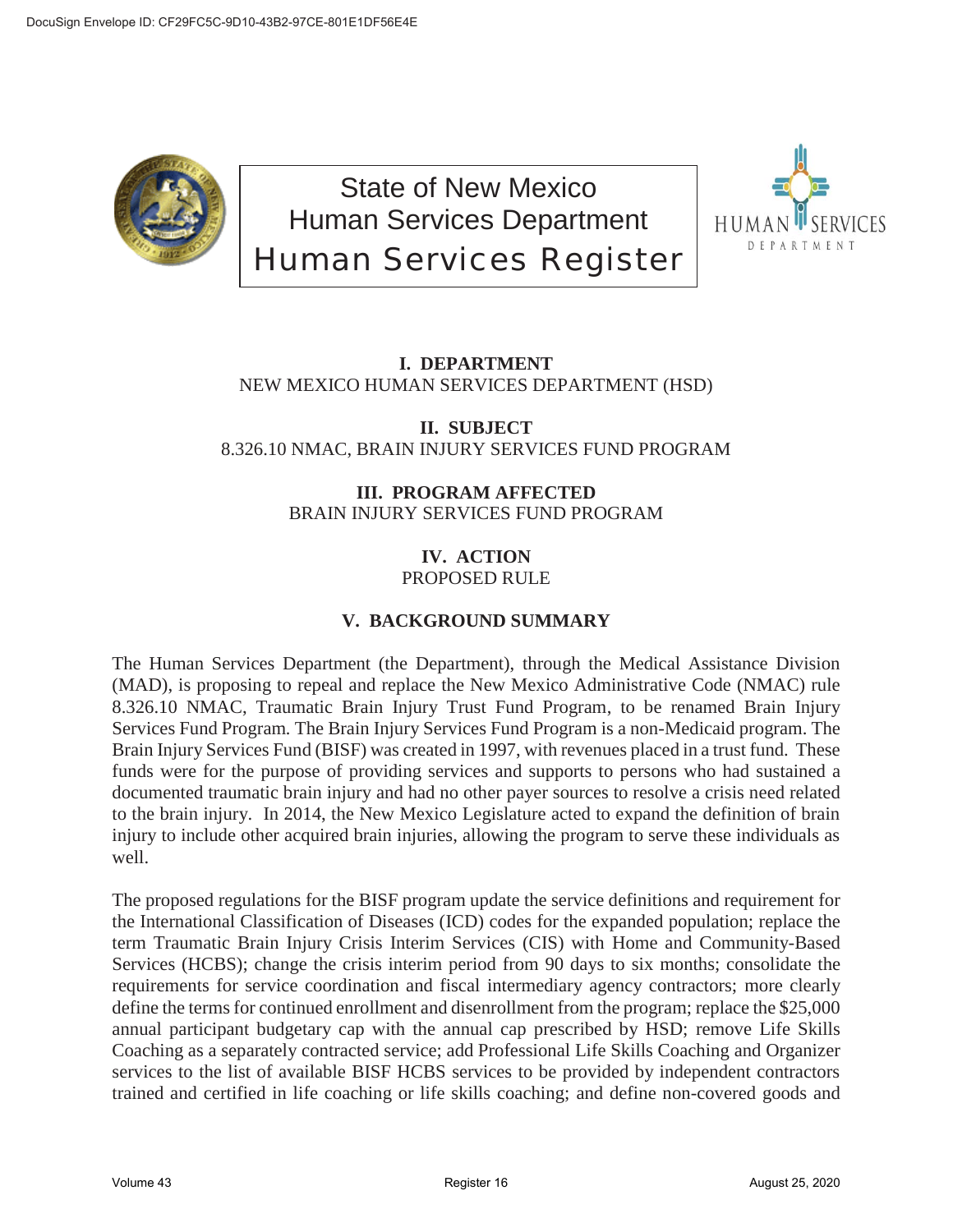services. Overall, the updated rule for the BISF program ensures that the services available to the public and expectations of service providers are communicated in a manner that is more clear, concise and accessible for public inspection.

Section 9-8-6 NMSA 1978, authorizes the Department Secretary to promulgate rules and regulations that may be necessary to carry out the duties of the Department and its divisions.

Notice Date: August 25, 2020 Hearing Date: September 28, 2020 Adoption Date: January 1, 2021 Technical Citations: CFR does not apply.

## **The Department proposes the following rule amendments:**

## **Part 10 Title**

Title changed to align with the name of the fund in statute, Section 27-1-16 NMSA 1978 and the statute's expanded service definition of brain injury, which now includes other acquired brain injuries in addition to traumatic brain injury.

## **Section 1**

Changes the issuing agency to the Human Services Department, as reflected in the above referenced statute.

## **Section 6**

Replaces the section to reflect the updated brain injury service definition and clarify that the fund assists persons with brain injury on a short-term basis and who present with a crisis need, when no other funding is available.

## **Section 7**

## *The Department proposes to add definitions for the following:*

"Brain injury" in new **Subsection C**.

"Brain Injury Services Fund (BISF) program" in new **Subsection D**; replacing "TBI trust fund program" in **Section AA**.

"Home and Community-Based Services (HCBS)" in new **Subsection K**; replacing "TBI crisis interim services" definition with clearer language.

"Human Services Department (HSD)" in new **Subsection L**; replacing "Aging and long-term services as the administering agency.

## *The Department proposes to delete or rename definitions that are no longer applicable for the following:*

**Subsection C** – "Aging and long-term services department"; replaced with "Human Services Department" in new Subsection L.

**Subsection Q** – delete "Limited service coordination" as this is no longer an offered service.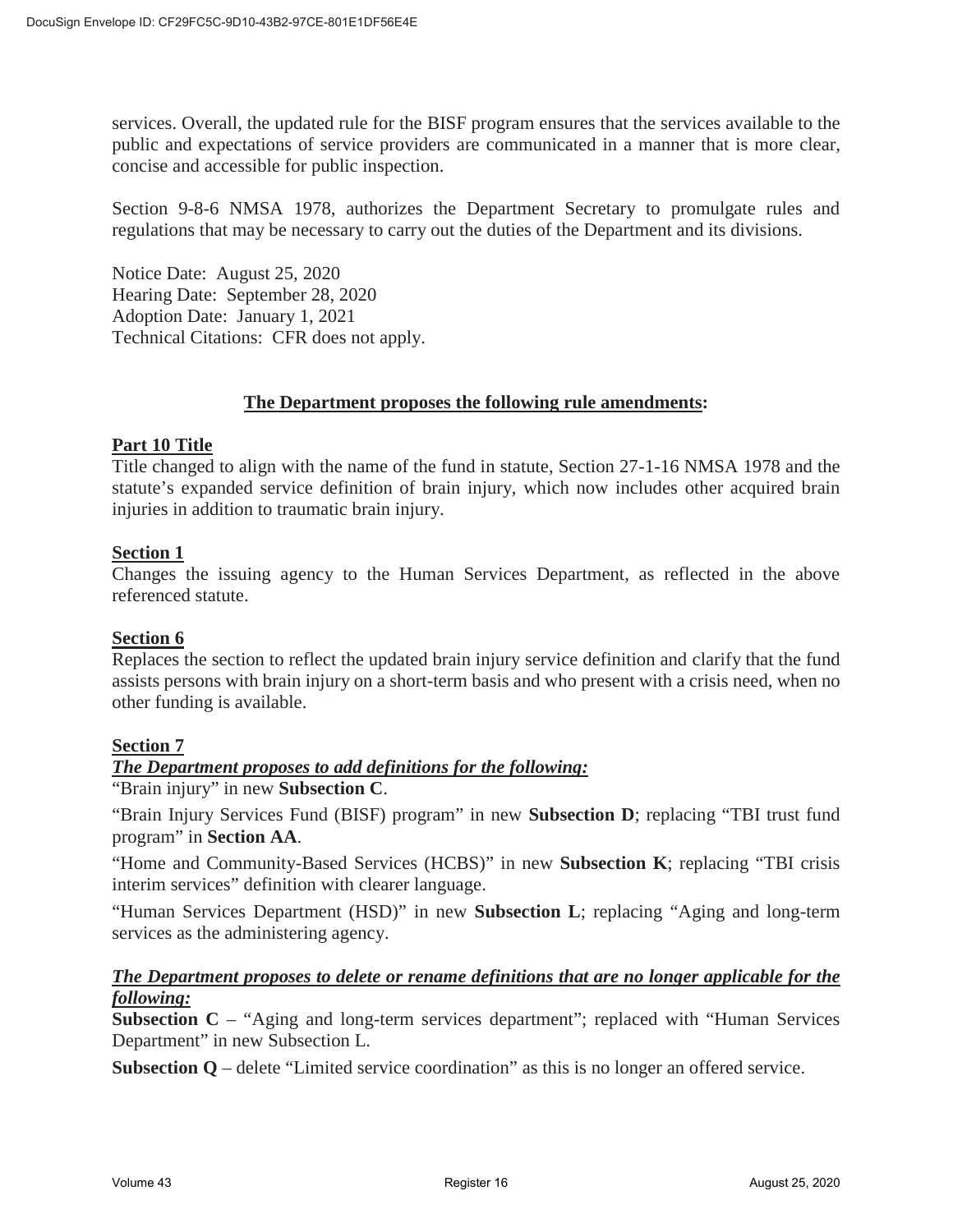**Subsection Y** – "TBI crisis interim services"; replaced with "Home and Community-Based Services" in Subsection K, using clearer language.

**Subsection Z** – "TBI formulary"; replaced with "Formulary" in Subsection I, using clearer language.

**Subsection AA** – "TBI trust fund program"; replaced with "Brain Injury Services Fund (BISF) program" in Subsection C, using clearer language.

**Subsection BB** – delete "TBI uniqueness" as this is not a term used in the BISF program.

**Subsection CC** – delete "Unit price system (UPS)" as this is not a term used in the BISF program.

#### *The Department proposes to amend definitions to include clearer language for the following:*

**Subsection A –** "Acquired brain injury"**.** Amended definition aligns language with the updated service definition of the Brain Injury Services Fund statute and clarifies the impairments that can define these injuries.

**Subsection B** – "Activities of daily living (ADL)". Amended definition correctly defines Activities of Daily Living versus Instrumental Activities of Daily Living.

**Subsection D** – "Crisis" moved to **Subsection E** with clearer definition.

**Subsection E** – "Crisis interim period" moved to **Subsection F** with clearer definition and change from a 90-day period to a six-month period.

**Subsection F** – "Education" moved to **Subsection G** with clearer definition.

**Subsection G** – "Fiscal intermediary agency" moved to **Subsection H** with clearer definition and expectations for this service.

**Subsection I** – "ICD 9 code" moved to **Subsection M** and replaced with "ICD code" to maintain requirements with later revisions of the International Classification of Disease codes; the definition includes the types of medical practitioners that may issue codes.

**Subsection J –** "Imminent" moved to **Subsection N** with clearer definition.

**Subsection K –** "Independence" moved to **Subsection O** with clearer definition.

**Subsection L –** "Individual" moved to **Subsection P** with reference to the program applicant or participant.

**Subsection M –** "Individual living plan" moved to **Subsection Q** and replaced with "Independent living plan" and specification of included elements.

**Subsection N –** "Interim" moved to **Subsection R** with clearer definition that specifies 6 months.

**Subsection R –** "Payor of last resort" changed to "Payer of last resort" and moved to **Subsection V** with clearer definition.

**Subsection S –** "Residency" moved to **Subsection W** with clearer definition.

**Subsection T –** "Risk" moved to **Subsection X** with clearer definition.

**Subsection R –** "Self-determination" moved to **Subsection Y** with clearer definition.

**Subsection V –** "Service coordination" moved to **Subsection Z** with clearer definition and expectations for this service.

**Subsection W –** "Short-term" moved to **Subsection AA** with clearer definition.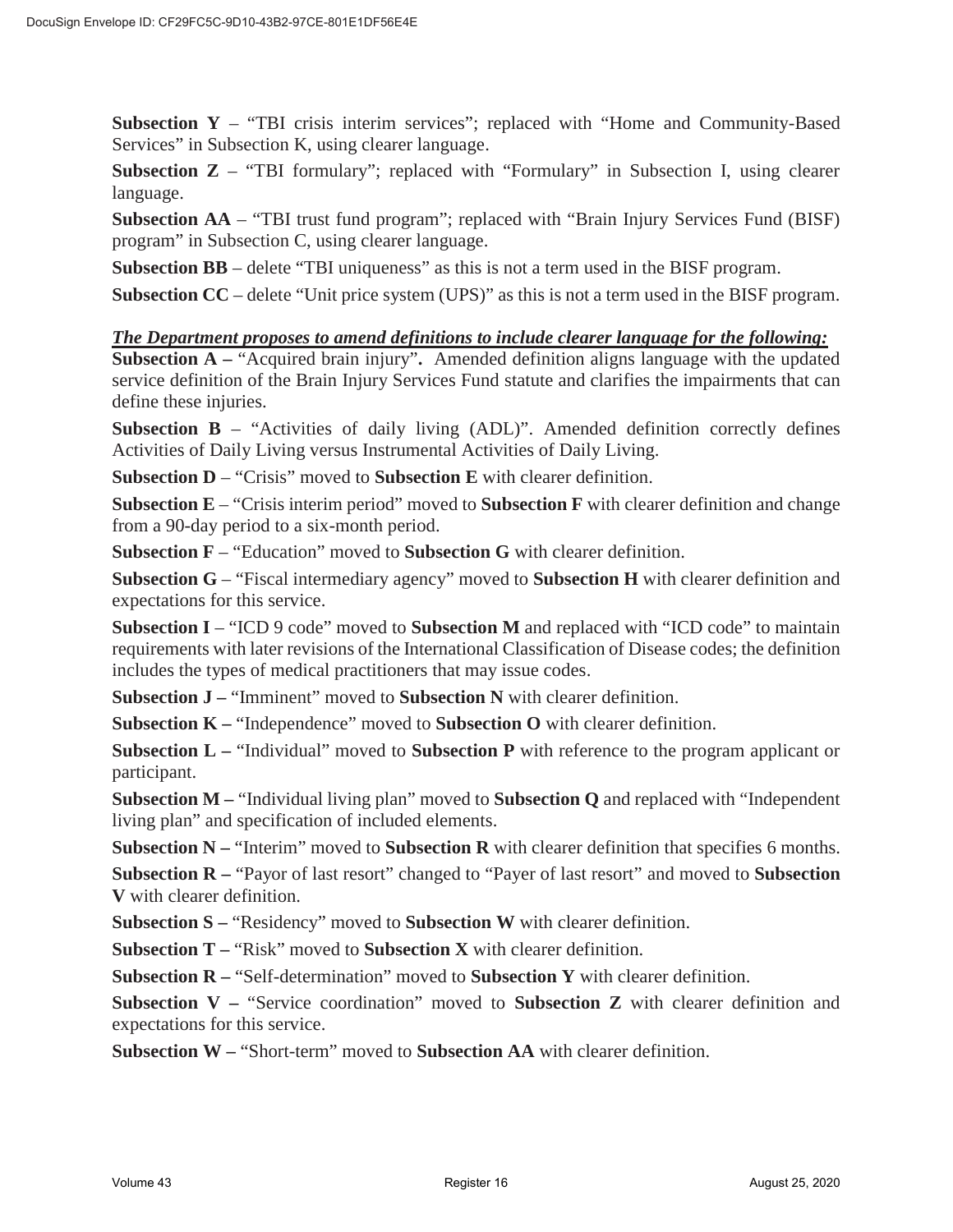**Subsection X –** "Traumatic brain injury (TBI)" moved to **Subsection BB** with reorganization of sentences; addition of sleep as potential impairment.

## *Subsections whose definitions were not changed but were renumbered:*  **Subsection H** – "Grievance"; in new **Subsection J**.

**Subsection O** – "Legal resident of New Mexico"; in new **Subsection S**.

## **Section 8**

The original text in this section has been deleted and renamed. Deleted text in this section. Program Standards and Standard Operating Procedures for providers are issued separately from the New Mexico Administrative Code rule. This section has been renamed "Mission Statement" and the Department's mission statement has been added.

## **Section 9**

This section has been renamed as "BISF Eligibility Requirements". The language has been amended, such that it meets current program requirements; clarifies enrollment into the BISF program; expands the definition to ABI and or TBI; includes direction for homeless individuals regarding "Residency"; updates programs that might pose service coordination duplication; deletes "Limited Service Coordination" and "non-TBI Service Coordination"; includes new language for re-enrollment into the BISF program for "Reactivation of Services" and for "Continuation of BISF Services Beyond One Consecutive Service Year"; and includes conditions for voluntary and involuntary disenrollment.

## **Section 10**

This section has been renamed as "BISF Contracted Entities and Contractors", including subsections for "Service coordination services" [Articles A(1)-(2)] and "Fiscal intermediary agent (FIA)" [Articles B(1)-(2)], each with sections that define the qualifications and scope of services using clearer language and delineation of primary expectations. Requirements for these sections were derived from former sections 8.326.10.12 and 14A and B. Requirements for these sections were derived from 8.326.10.10A-D, 8.326.10.12A, and 8.326.10.14.A and B. Administrative requirements for service coordination previously included in Section 10C were moved to the new Section 10A; Administrative requirements for the fiscal intermediary agent were moved from Section 14A to Section 10B. Administrative requirements common to both services were included in Section 10C.

## **Section 11**

This original text in this section has been deleted and renamed. Deleted "Life Skills Coaching Services Providers for Traumatic Brain Injury Trust Fund Program" in its entirety. New program requirements for the provision of Life Skills Coaching are described under the amended "Section 13E(10): BISF Home and Community-Based Services, Service Descriptions" as "Professional Life Skills Coaching and Organizer Services".

Section 11 has been renamed "Conflict of Interest" and includes language which was found in various other sections of the original NMAC and consolidated here, as pertaining to the noted service providers.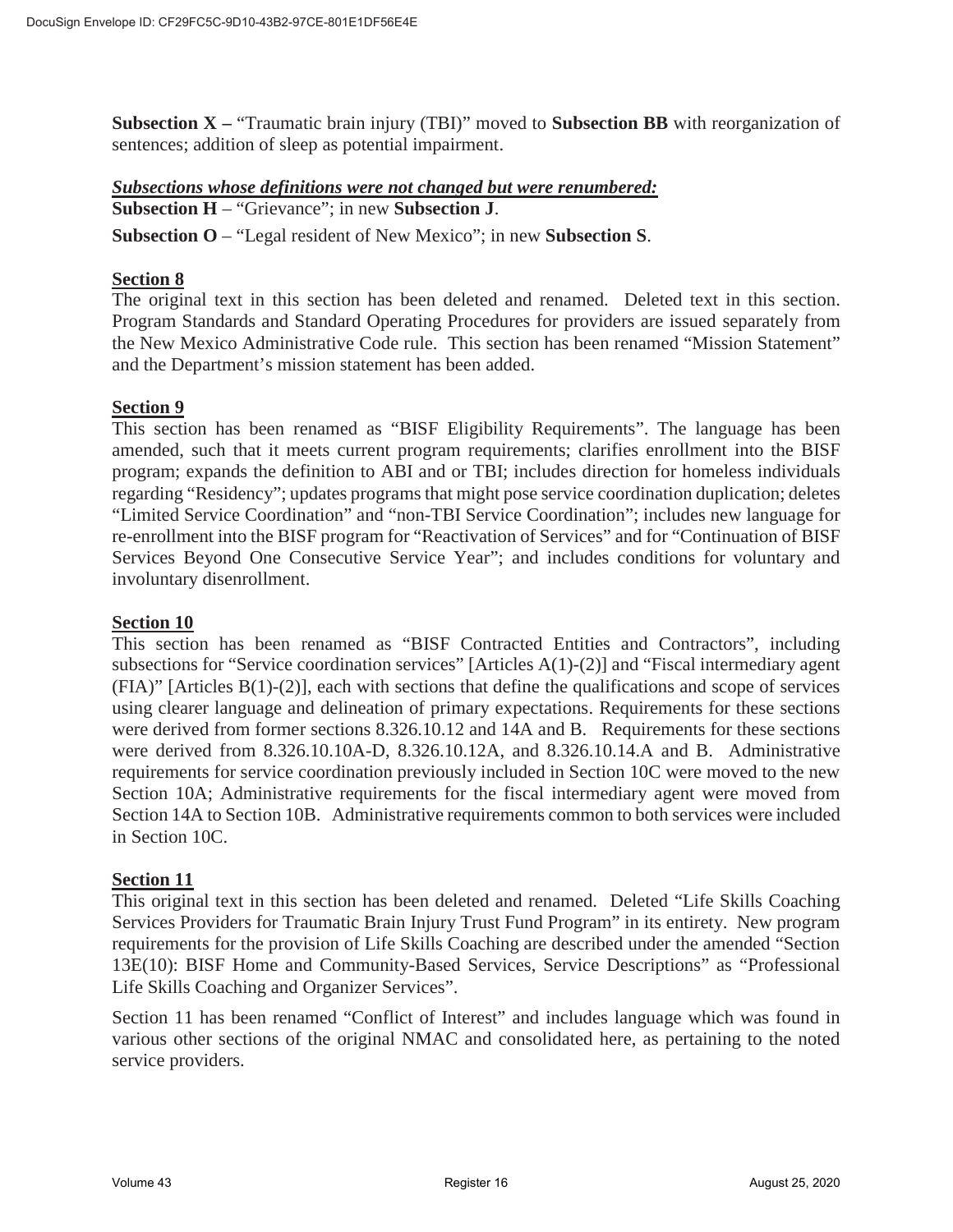## **Section 12**

Deleted "Crisis Interim Services to Individuals with Traumatic Brain Injury Trust Fund Program" in entirety, with language moved to Sections 13A-C.

Added new section 12 to include "Independent Living Plan" requirements.

## **Section 13**

Section 13 has been renamed "Brain Injury Services Fund Home and Community Based Services".

Clearer or amended requirements in the new Section 13, titled "Brain Injury Services Fund Home and Community-Based Services", were outlined for the following:

- Section 13A: BISF HCBS Eligibility Requirements (derived from former Section 12A).
- Section 13B: Funding Limits Per Participant, includes the deletion of  $B(4)$  limiting individuals to a \$25,000/year maximum and replaces with language referring to an annual budgetary cap per participant as prescribed by HSD (derived from former Section 12B).
- Section 13C: Duration of Services is defined with clearer language; expands the crisis interim period from 90 days to six months; adds the ability to request exceptions from HSD to continue services beyond two consecutive interims; adds the ability to request funding above established funding limits on the basis of appropriate medical documentation; and outlines the mechanism for modifying annual budget limits (derived from former Section 12C).
- Section 13D: Includes new language on Freedom of Choice for service providers and vendors for services and goods.
- Section 13E: Service Descriptions is amended to include clearer descriptions and requirements in line with program expectations as well as alphabetical ordering of available services. It also defines those services that will continue to require Physician's Orders. The new section removes previous requirements for Physician's Orders for traditional and alternative therapies (Physical Therapy, Occupational Therapy, Speech Language Pathology Therapy, Outpatient Mental Health, acupuncture, massage, and chiropractic), medical alert devices and monitoring, and common DME under \$250. Newly added services include "Professional Life Skills Coaching and Organizer Services" with description of expectations for certification and provision of the service; adds "Health and Housing Advocate under "Other Use of BISF HCBS Funds"; deletes "Health Insurance Deductibles"; consolidates language under "Other Uses of BISF HCBS Funds"; moves from this same section alternative therapies to "Therapies/Alternative Therapies"; and includes the provision that vendors may not charge program participants, unless the program has authorized direct reimbursement to the participant.
- Section 13F: Prohibits service providers from charging participants when the fiscal agent has a service agreement with the provider.
- Section 13G: Waiver of Requirements in the former Section 13Q were moved to this section.

## **Section 14**

Section 14 content was moved to the new Section 10.B and C.

Section 14 is a new section titled "Non-Covered Services and Goods".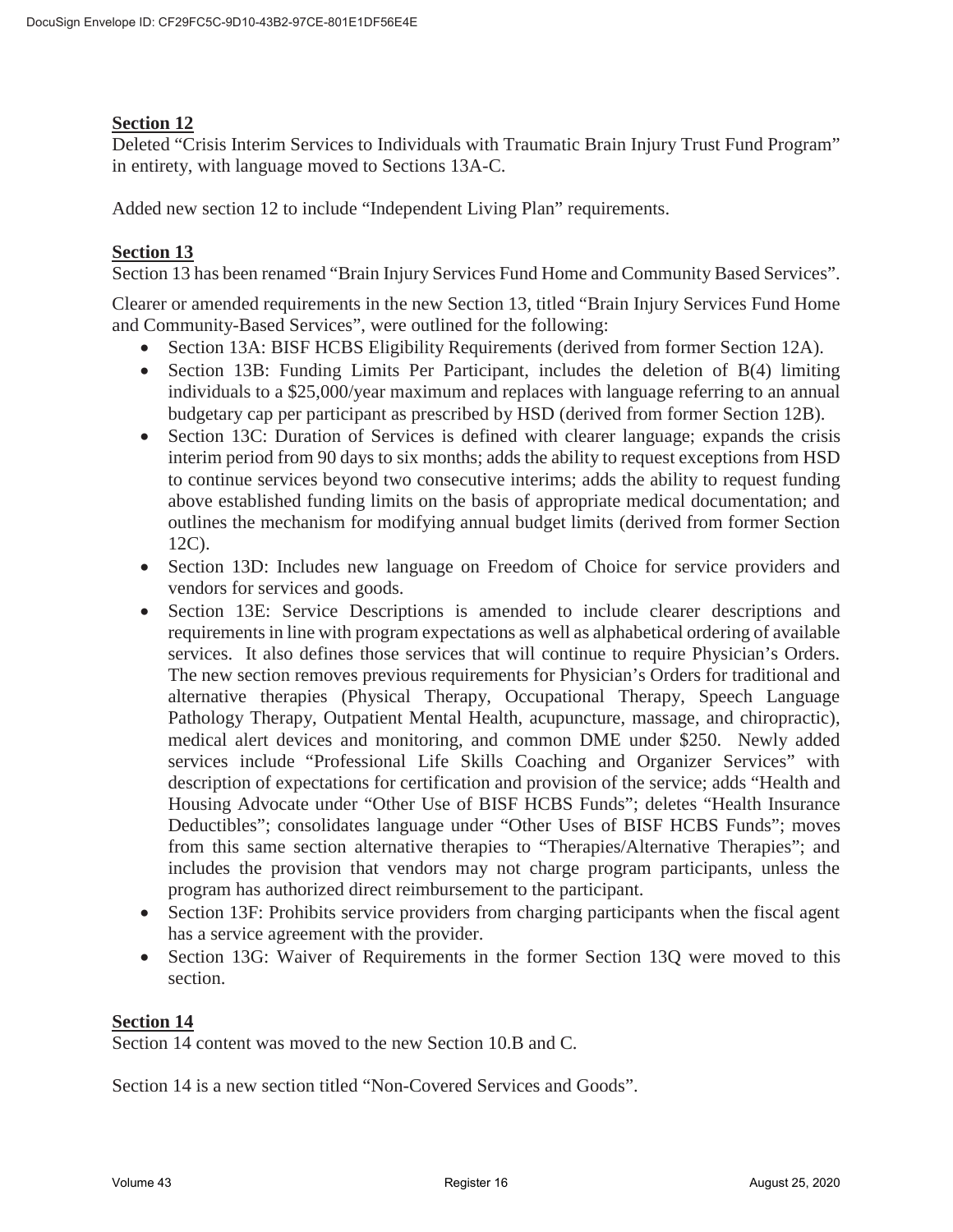## **Section 15**

Section 15 has been moved and renumbered to Section 16.

New Section 15, "Service Authorization and Reimbursement", defines the process and conditions for service authorization and reimbursement to vendors; provides more general language regarding reimbursement to service coordination agencies and the fiscal intermediary agent; and notes that funding for any and all service components is based upon trust fund revenues and legislative appropriation.

## **Section 16**

Section 15 has been renumbered to Section 16 and renamed. "Grievance and Appeals Processes for the Brain Injury Services Fund Program". New section includes clearer requirements and defines expectations for providers regarding written procedures for participants with complaints.

Section 16A: Proposed grievance requirements permit orderly resolution through BISF contracted agencies.

Section 16B summarizes the Appeal process for those who are not satisfied with the outcome of their grievance.

## **VI. RULE**

These proposed rule changes will be contained in NMAC 8.326.10. The register and proposed rule language are available on the HSD website at: http://www.hsd.state.nm.us/2017-commentperiod-open.aspx and http://www.hsd.state.nm.us/LookingForInformation/registers.aspx. If you do not have internet access, a copy of the proposed register and rule may be requested by contacting MAD at 505-827-1337.

## **VII. EFFECTIVE DATE**

The Department proposes to implement this rule effective January 1, 2021.

## **VIII. PUBLIC HEARING**

A public hearing to receive testimony on this proposed rule will be held via conference call on Monday, September 28, 2020 at 1:00 p.m., Mountain Time (MT). **Conference Number: 1-800- 747-5150. Access Code: 2284263.** 

If you are a person with a disability and you require this information in an alternative format or require a special accommodation to participate in the public hearing, please contact MAD in Santa Fe at (505) 827-1337. The Department requests at least 10 working days advance notice to provide requested alternative formats and special accommodations.

Copies of all comments will be made available by MAD upon request, by providing copies directly to a requestor or by making them available on the MAD website or at a location within the county of the requestor.